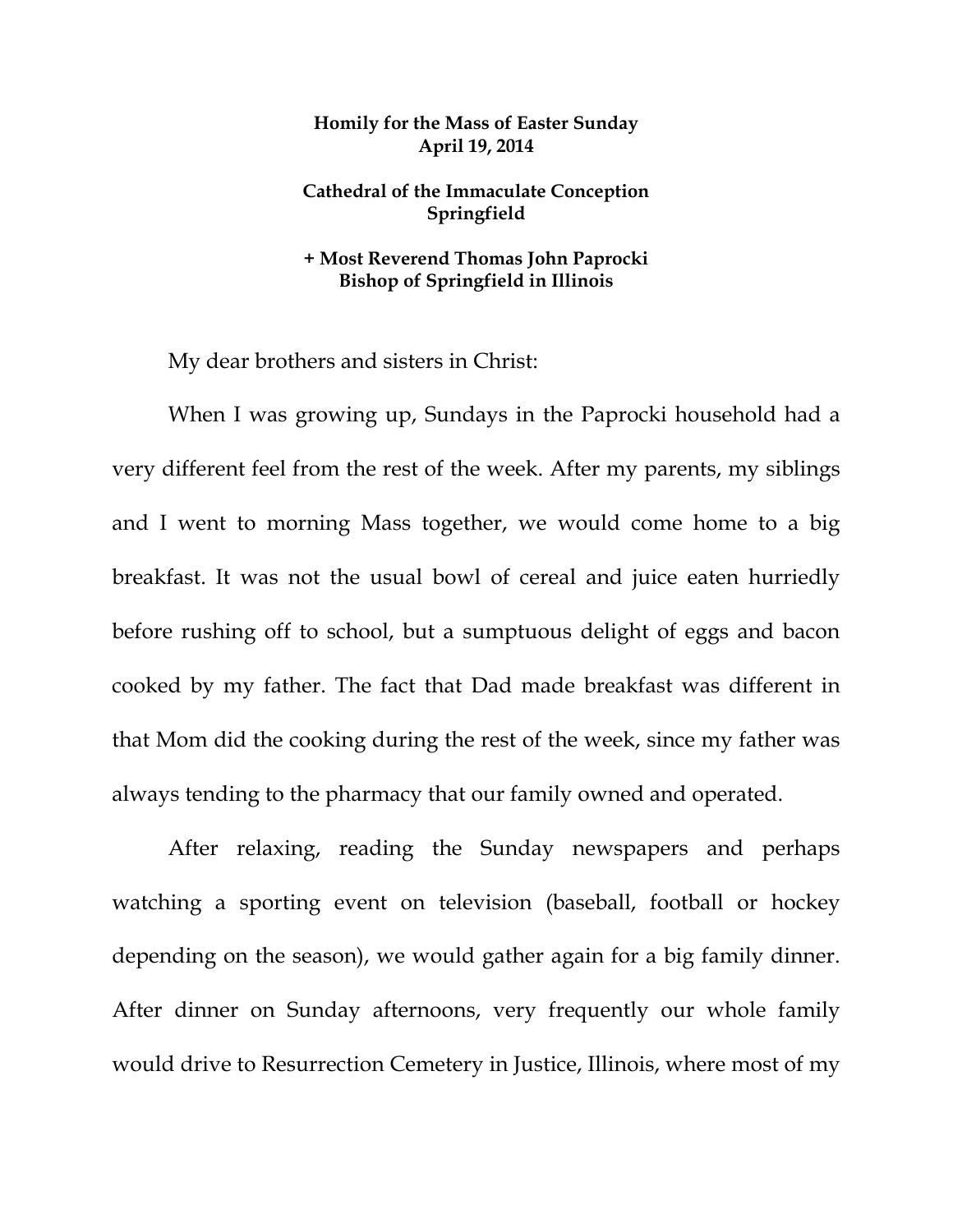deceased relatives are buried. We had a regular route of visits around the cemetery: first, near the cemetery entrance, we would stop at the grave of my grandfather, John H. Paprocki, Sr. Then we would visit the tombs of my mother's parents, Leo and Amanda Bonat. The last stop before leaving the cemetery was the Gorski plot, which was the family of my Dad's mother. She was from a large family which included her brother, Father Aloysius Gorski, who was the only other priest in my family, as far as I know. At each grave we would say an "Our Father" and a "Hail Mary" and pray for their eternal rest.

I learned some very important matters of faith from these customs: first, Sundays were different because every Sunday was a celebration of our Lord's resurrection; second, Sundays were a day of rest in observance of the Third Commandment to keep holy the Sabbath; third, spending time with family was important in keeping with the Fourth Commandment to honor father and mother; and fourth, visiting the cemetery to pray for the dead was a sign that we believed in the resurrection of all the dead on the last day when Our Lord returns for the Last Judgment at His Second Coming.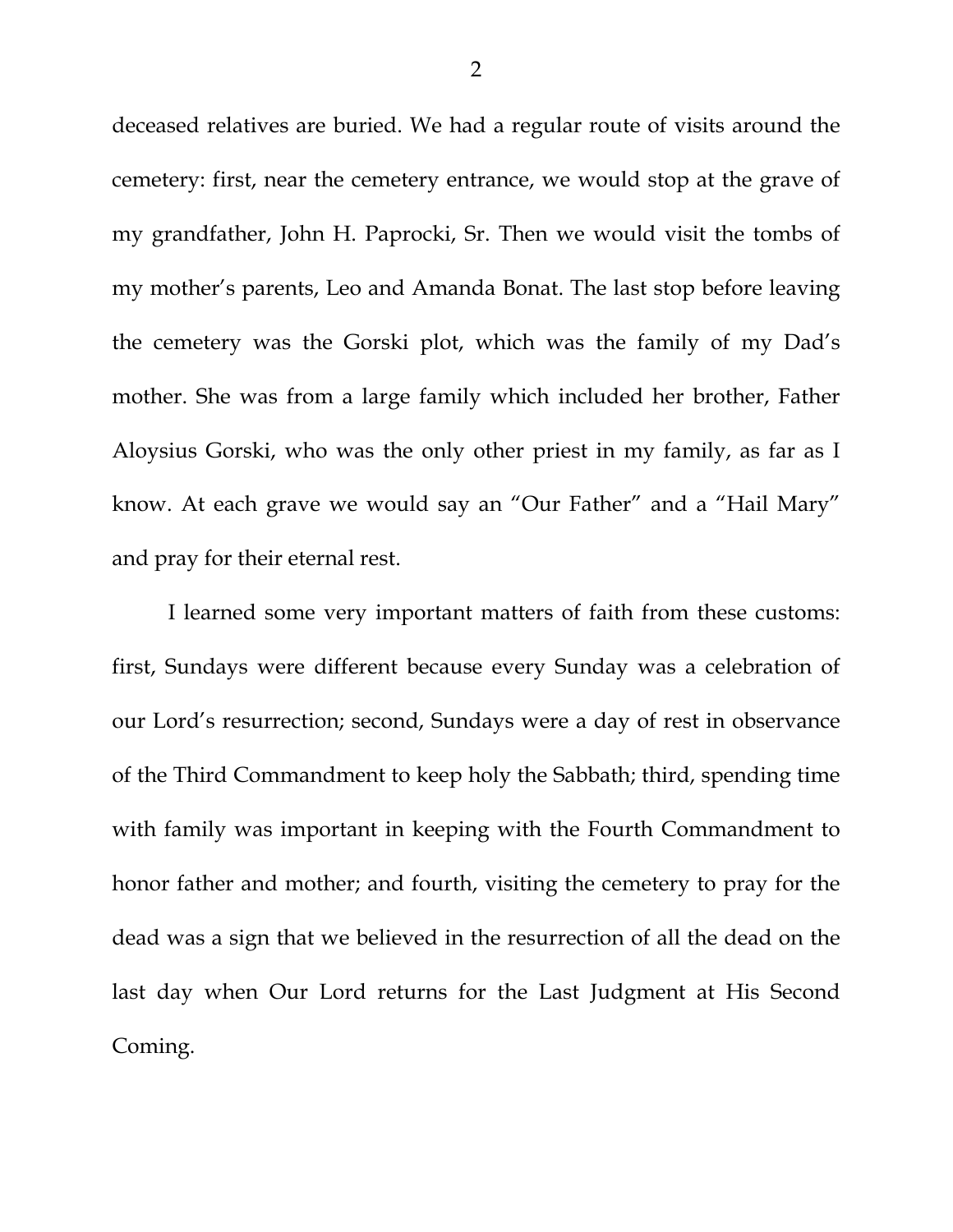This last truth of our faith, the "resurrection of the body" (as we say in the Apostles' Creed) or the "resurrection of the dead" (as we say in the Nicene Creed), is the reason why Christian burial of the body is preferred by the Church over cremation. When the *Code of Canon Law* was revised in 1983, cremation, which had previously been forbidden, was prohibited only to "those who chose the cremation of their bodies for reasons contrary to the Catholic faith (canon 1184). An example of a "reason contrary to the Catholic faith" would be those who choose cremation as a way to manifest unbelief in the doctrine of the resurrection of the dead.

The Appendix on Cremation in the *Order of Christian Funerals* states: "Although cremation is now permitted by the Church, it does not enjoy the same value as burial of the body. The Church clearly prefers and urges that the body of the deceased be present for the funeral rites, since the presence of the human body better expresses the values which the Church affirms in those rites" (no. 413). The Appendix on Cremation goes on to state that the "cremated remains should be buried in a grave or entombed in a mausoleum or columbarium. The practice of scattering cremated remains on the sea, from the air, or on the ground, or keeping cremated remains in